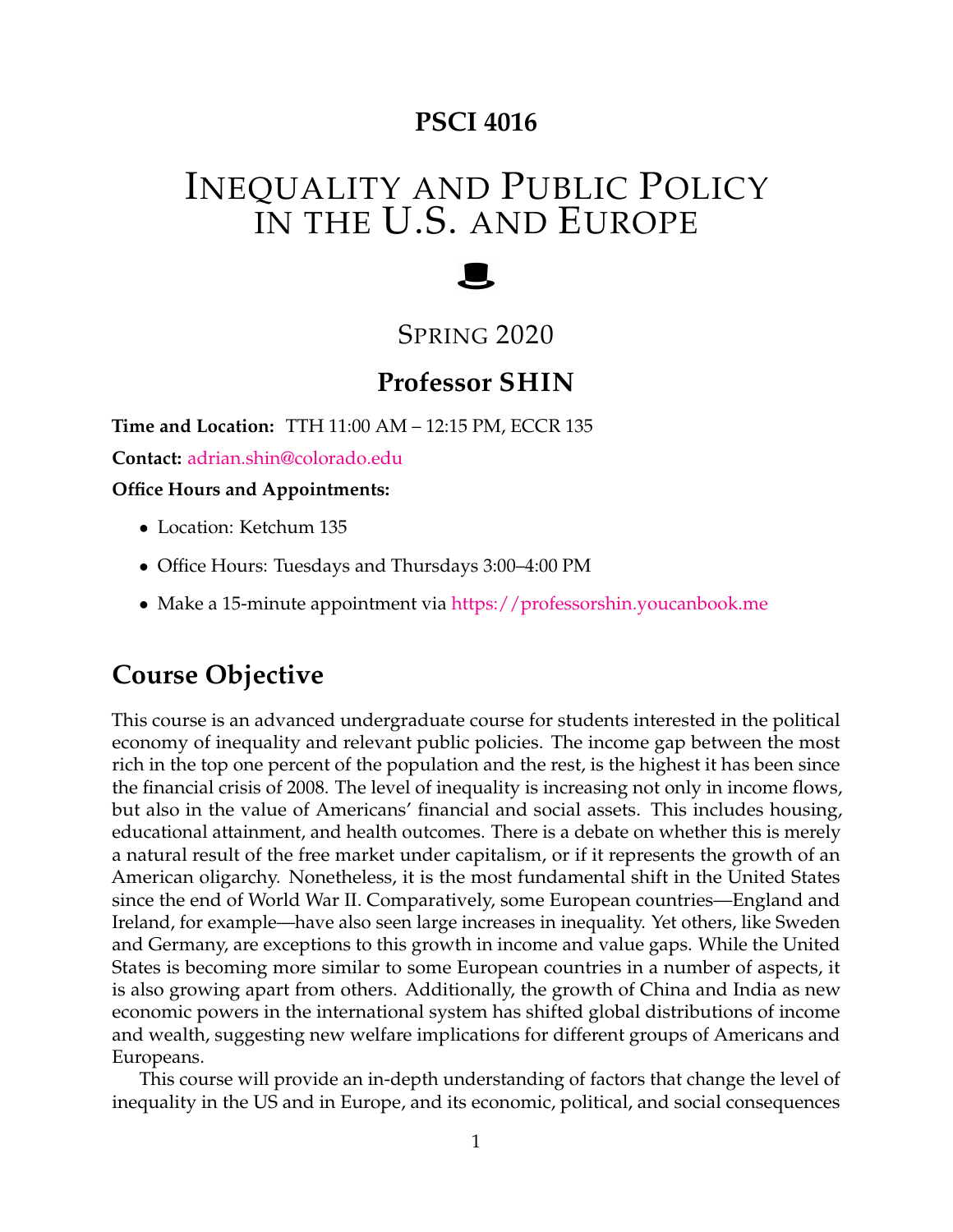across these states over time. As such, this course is comparative in nature. We will discuss America and the European states by comparing and contrasting them. The goal of this comparative study is to understand why they are different, and why these differences may be crucial in understanding pubic policy outcomes. We will begin the course by discussing what inequality means, where it comes from, and what it looks like empirically. This brings us to focus on inequality in contemporary America. We will learn about the U.S. distributions of income and resources, and understand how the growth of inequality we see today came to be. We will focus on the causes of inequality, and what its consequences are for the U.S. economy, society, and politics. In addition, we will consider economic inequality through the lens of historical gender and racial inequalities in America, and how their legacies and persistence today affect the gaps we observe.

The course then shifts the focus to Europe. We will first consider Europe in light of our discussion of America in the first half of the course. Why is inequality in Europe broadly lower than it is in America? Will Europe eventually reach American levels of inequality? What could be done if policymakers were to prevent this? We will then look at differences in inequality between European countries and explore their causes and consequences. We will also consider Europe's particular experiences with immigration. In the last section, we will finally conclude the course by looking to the developing world, particularly China and India, and how their rise to international economic power is affecting global inequality.

## **Textbooks**

- Larry Bartels, *Unequal Democracy* **2nd Edition** (2016)
- Alberto Alesina and Edward L. Glaeser, *Fighting Poverty in the USA and Europe*
- Branko Milanovic, *The Haves and the Have-Nots*

## **Evaluation**

For a total possible score of **100,000 points**, your grade is made up of the following 5 components: (1) 26 daily quizzes (2) 2 exams; (3) a group presentation; (4) a final paper or project; and (5) attendance and participation. The grade breakdown of these components, along with their respective dates, is shown below.

*You will automatically fail the entire course for plagiarism, cheating, fabrication, lying, bribery, threat, unauthorized access, resubmission, aiding academic dishonesty, and other behaviors I find unacceptable according to the University's Honor Code. Additionally, I will report all Honor Code violations to the Honor Council, the Department, and the Dean of Students.*

I. 26 Daily Quizzes (**26,000 points**): At the end of each class, you will be given a quiz based on the reading assignments and class discussions. **No make-up quiz will be given for unexcused or excused absences.** Students will need to find other ways to earn points elsewhere if they miss a quiz.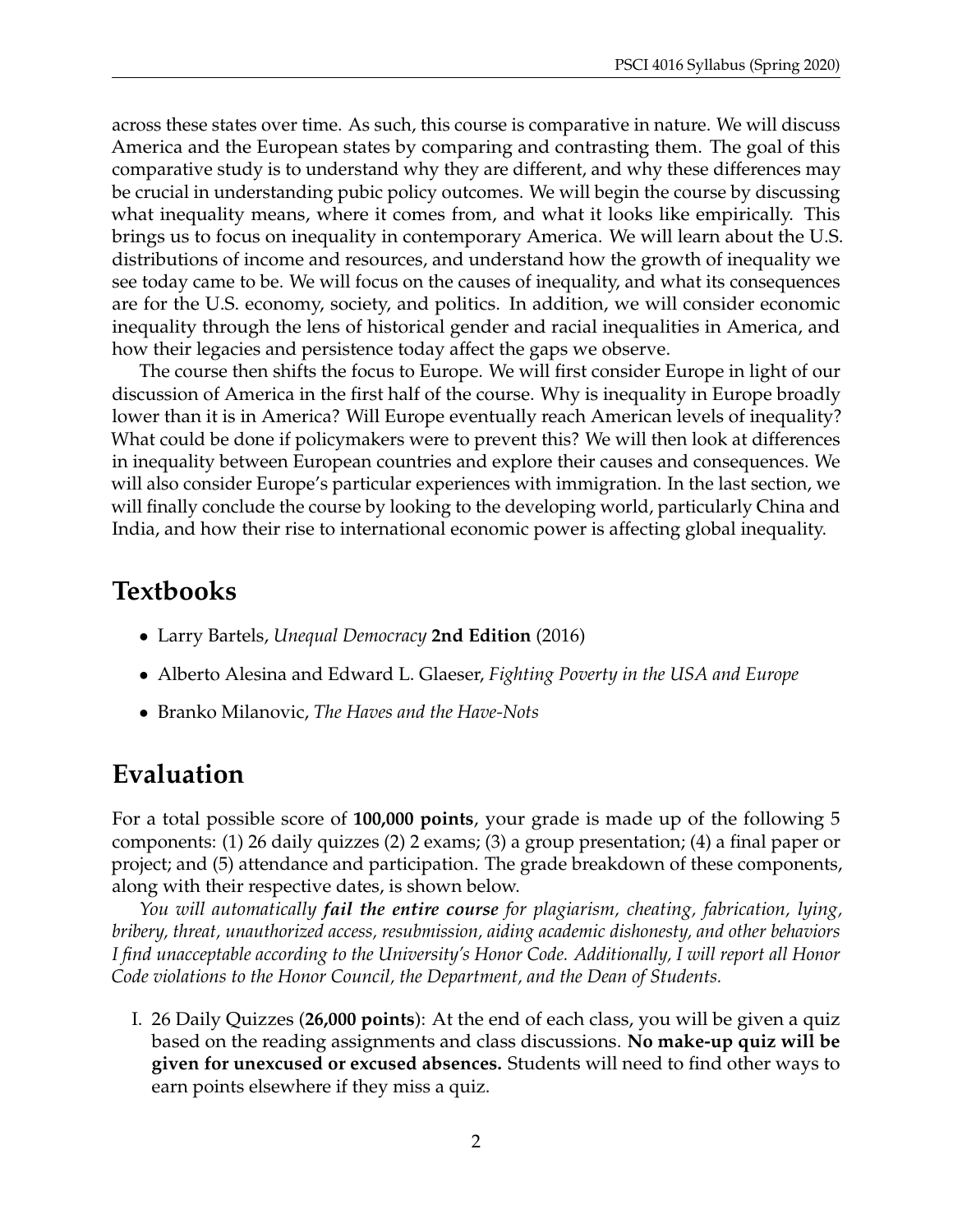- II. You will have two in-class **essay** exams in this course. No final exam will be given for this course because you will have a final paper to write. On each exam, you will be given two questions, but you only need to answer one. The exams are closed book; you are not allowed to use any notes or books.
	- (a) Exam 1 (**15,000 points**) Thursday, 2/20
	- (b) Exam 2 (**15,000 points**) Thursday, 4/7
	- (c) Exam Policy
		- There will be no make-up exams offered for sickness/medical reasons/personal reasons, including a death in the family, unless students can satisfy the following two conditions: 1) provide documentation (e.g. a doctor's note from the Wardenburg Health Services), and 2) give me advance notice (if possible) that you will miss the exam. No-shows and non-submissions receive zero points.
- III. Team Presentation (**15,000 points**)
	- **[OPTION 1]** Your team will lead a class with a 15-minute presentation with [learning-by-doing \(LbD\)](https://opentextbc.ca/teachinginadigitalage/chapter/4-4-models-for-teaching-by-doing/) class activities prepared and implemented by the team.
	- **[OPTION 2]** Your team will choose and complete a group project on inequality and will present your work in class. *To select this option, you must come see me to get my approval at least two weeks prior to your team presentation.*

IV. Final Paper or Project (**20,000 points**) – Monday, 5/4 (due via Canvas at 11:00 AM)

- **[OPTION 1]** You will choose two countries in Western Europe to compare and contrast their levels of inequality and relevant public policies. Be sure to mention which type of inequality constitutes the focus of your paper and demonstrate the theoretical and empirical link between the type of inequality and the public policies you have chosen. Are the levels of inequality and public policies different or similar across the two countries? Explain why they are similar or different using primary and secondary sources. What *normative* implications do your findings suggest?
- **[OPTION 2]** Write a paper or create a project on a topic of your choice. *To select this option, you must come see me by Thursday, April 9th to get my approval. Physical projects must be presented in class on or before Thursday, April 30th. Make sure to consult me to schedule your in-class presentation.*
- You are encouraged to consult me during my office hours or make an appointment to discuss the topic of your choice.
- Late papers will lose 3,000 points per day (not per class). **Papers turned in after 11:00 AM on 5/6 will not be accepted.**
- Formatting Requirements:
	- **–** Maximum of 6 pages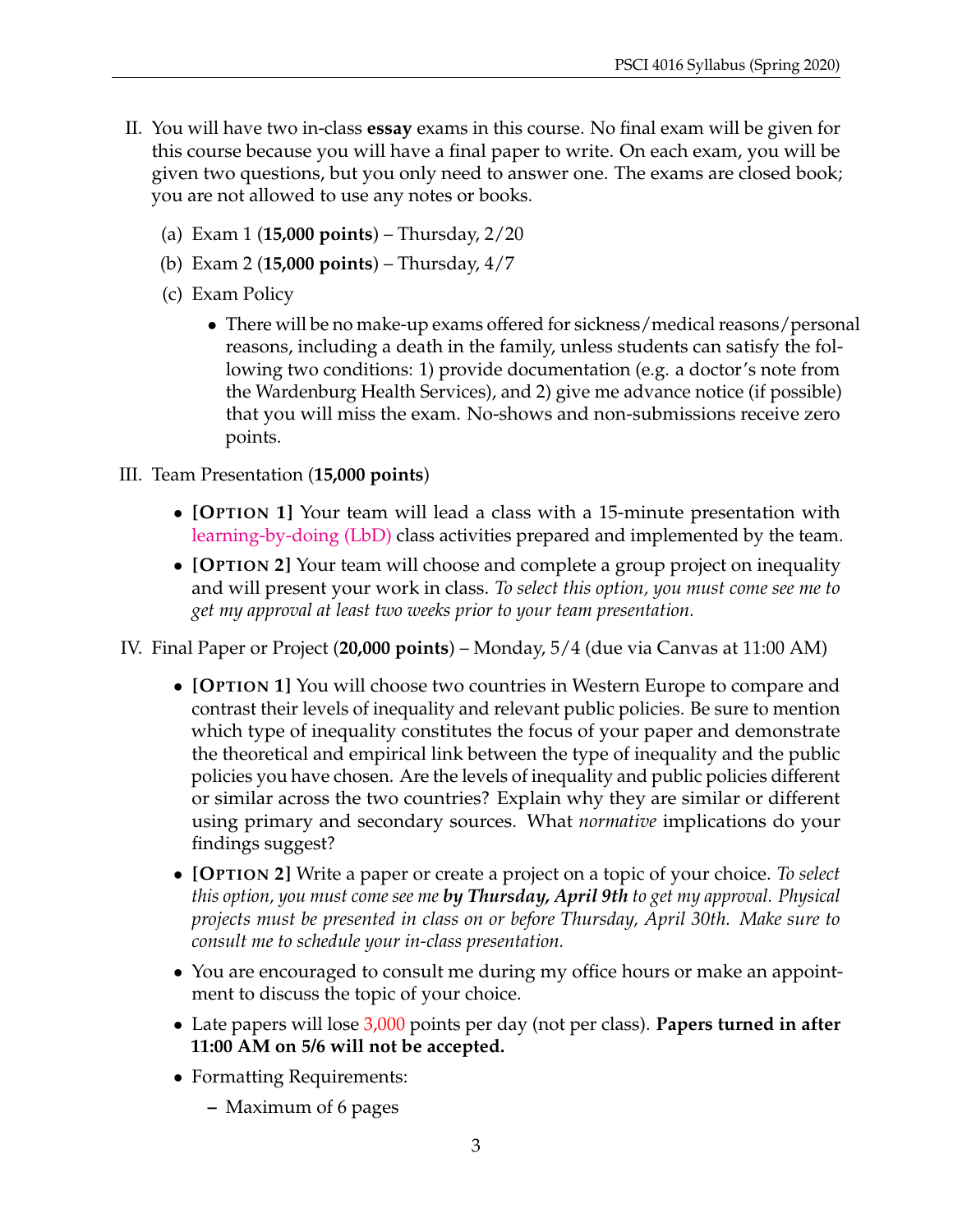- **–** 1 inch margins for all
- **–** Double-spaced
- **–** Times New Roman, 12-point
- *Non-compliant papers will lose 1,500 points per formatting violation.*
- You must submit this paper both as a hard copy in class (this is the version that will be graded with comments) and electronically on Canvas so that we can verify its originality using turnitin.com. You will not receive credit for this paper until we have both a paper copy and your electronic version has passed the originality test.
- You must use quotation marks and provide proper citations when you use exact words of another author. You also need to cite an author whose argument you summarize or paraphrase in your papers. Your papers must provide citations and a list of references for the sources of facts you use in them. Appropriate sources for papers will be discussed in class.
- V. Participation (**9,000 points**): Since this is a seminar, it is important for you to be present in class to participate. Students should come to class having read the materials and should be prepared to 1) summarize the author(s)' arguments, 2) describe the evidence or theoretical justification to support the arguments, and 3) provide three reading questions for each reading assignment. I will select students randomly to present their answers to the class and ask other students for their input. When students are not present to answer my questions in class, they will lose participation points. Only documented and excused absences, such as religious holidays, a death in the *immediate* family, medical emergency, etc., will not lose participation points.
- VI. Attendance: Since attendance is the least students can do to learn in a seminar, students are expected to be present in all class sessions. Students can fail the course by missing six class sessions regardless of the work they have done. For *unexcused* absences, penalties will apply as follows:
	- First Absence: -100 points
	- Second Absence: -500 points
	- Third Absence: -1,000 points
	- Fourth Absence: -5,000 points
	- Fifth Absence: -10,000 points
	- Sixth Absence -50,000 points (At this point, you will be sure to fail the course.)
- VII. Side Quests (Various Points): Throughout the semester, you will have a variety of opportunities to increase your points by completing extra assignments. The maximum possible reward for completing each quest will not exceed 3,000 points. Note that side quests have due dates. You will not be able to complete a side quest after its due date.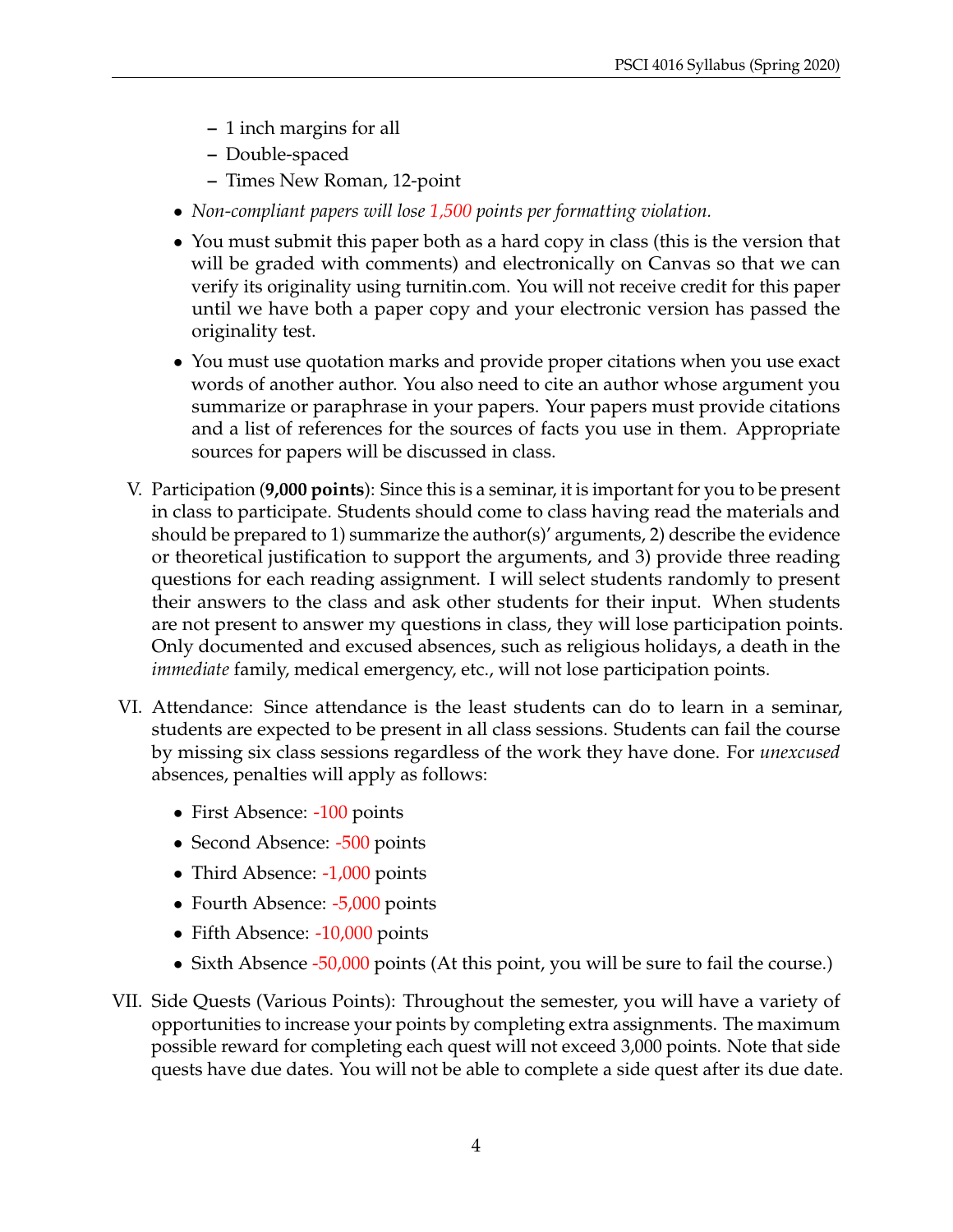## **GradeCraftTM**

We will be using GradeCraft<sup>TM</sup> to keep track of your course progress. I will design side quests and make them available through the learning management system. More information about how to register for and use GradeCraft will follow on Thursday, 1/23.

## **Points to Letter Grade Conversion**

*I will not be rounding up any points at the end of the semester. An excellent way to score more points is to complete the side quests on time.*

 $A: \geq 94,000$  $A-$ :  $> 90,000$  $B +: \geq 87,000$  $B: > 84,000$  $B -: \geq 80,000$  $C_{+}$ :  $\geq$  77,000  $C: \geq 74,000$  $C$ -:  $\geq 70,000$  $D+:=$   $\geq 67,000$  $D: \geq 64,000$  $F: < 64,000$ 

# **Regrading Policy**

In this class, all grades are final. There is no process for filing a grade grievance. However, if you find a computational error, please let me know as soon as possible.

# **Email Etiquette**

First of all, never address me by my first name or Mr. Shin. Other unacceptable salutations include informal greetings like "hey." The only acceptable forms are simple and the following: Professor Shin or Dr. Shin.

To help you write professional emails, I have posted some useful resources on Canvas about how to write emails to professors. This is a valuable skill to have as you navigate through college and prepare for your career. Please include a subject. I prefer something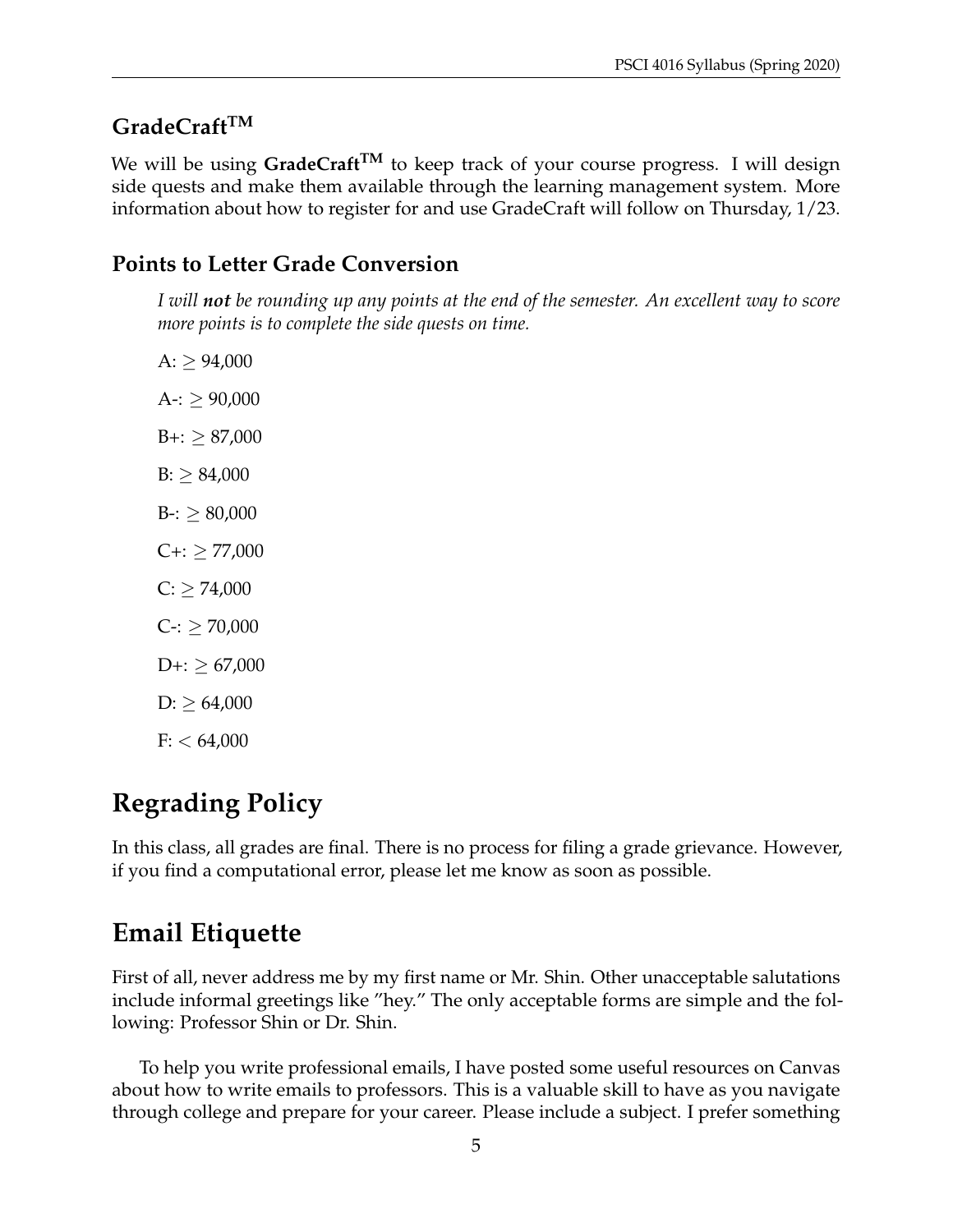like "[PSCI 4106]" followed by something indicative about the purpose of your email. For instance, if you want to discuss classroom accommodation due to your disability, the subject of your email can be "[PSCI 4106] Disability Accommodation and Extra Exam Time."

Do not email me for the following reasons:

- 1. You missed a class session and want notes from me.
	- Instead, consult your classmates.
- 2. You are going to miss a class session for inexcusable reasons and want to let me know.
	- Letting me know does not make a difference.
- 3. You want to know whether you can take the final at some other time for inexcusable reasons.
	- The answer is no.

# **Course Outline**

Students are required to complete the reading assignments **by** the associated date. (R) indicates the reading assignment has been made available via Canvas. (T) means it is from one of the textbooks. For a reading assignment with (W), you can click on its title to access the web sources.

# **Part A: What is Inequality?**

- **Week One: Concepts and Background**
	- **–** Tuesday, 1/14
		- ∗ Read the syllabus.
		- ∗ (R) Noah, Timothy. Series in *Slate* on Inequality "The Great Divergence"
	- **–** Thursday, 1/16
		- ∗ (T) Milanovic, Branko. Chapter 1 and Vignettes 1.1, 1.2, 1.3, and 1.10
- **Week Two: The Rich and the Poor since 10,000 BC**
	- **–** Tuesday, 1/21
		- ∗ (R) Diamond, Jared. *Guns, Germs, and Steel.* Chapters 1, 4, 5, 13, and 14
		- ∗ (R) Clark, Gregory. Farewell to Alms, Chapter 1
	- **–** Thursday, 1/23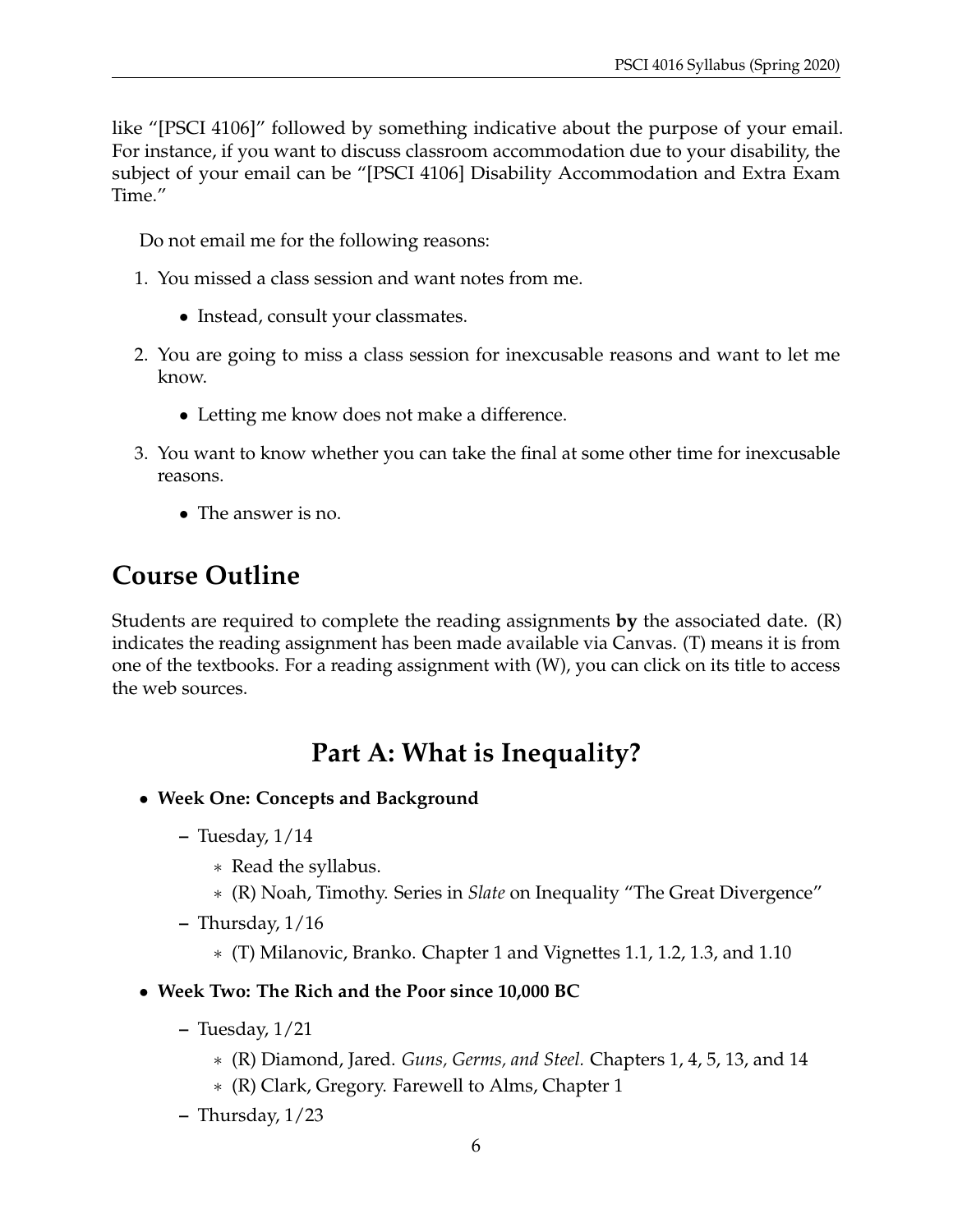- ∗ (R) Boix, Carles and Frances Rosenbluith "Bones of Contention: The Political Economy of Height Inequality."
- ∗ (W) Freeland, Chrystia. ["The Rise of the New Global Elite.](https://www.theatlantic.com/magazine/archive/2011/01/the-rise-of-the-new-global-elite/308343/)" *Atlantic Monthly*, Jan/Feb 2011
- ∗ (W) Peck, Don. ["Can the Middle Class be Saved?"](https://www.theatlantic.com/magazine/archive/2011/09/can-the-middle-class-be-saved/308600/) *Atlantic Monthly*, Sep 2011.

#### • **Week Three: Historical and Empirical Trends**

- **–** Tuesday, 1/28
	- ∗ (R) Piketty, Thomas. *Capital in the Twenty-First Century*. Introduction and Part 1
- **–** Thursday, 1/30
	- ∗ (R) Atkinson, Anthony B., Thomas Piketty, and Emmanuel Saez. "Top Incomes in the Long Run of History."
	- ∗ (R) Albertus, Michael and Victor Menaldo. "Capital in the Twenty-First Century—in the Rest of the World"

#### • **Week Four: Democracy, Inequality, and Public Policy**

- **–** Tuesday, 2/4
	- ∗ (R) Acemoglu, Daron, Suresh Naidu, Pascual Restrepo, and James A. Robinson. "Democracy, Redistribution, and Inequality"
- **–** Thursday, 2/6
	- ∗ (R) Scheve, Kenneth and David Stasavage. "Democracy, War, and Wealth: Lessons from Two Countries of Inheritance Taxation."
	- ∗ (R) Dorr, Dalton and Adrian J. Shin. "War, Inequality, and Taxation."

# **Part B: Inequality in America**

- **Week Five: Income and Wealth Inequality in America**
	- **–** Tuesday, 2/11
		- ∗ (T) Bartels, Larry. *Unequal Democracy*, Chapter 1
		- ∗ (W) Scott, Janny and David Leonhardt ["Class Matters: Shadowy Lines that](https://www.nytimes.com/2005/05/15/us/class/shadowy-lines-that-still-divide.html) [Still Divide"](https://www.nytimes.com/2005/05/15/us/class/shadowy-lines-that-still-divide.html), *New York Times*
	- **–** Thursday, 2/13
		- ∗ (R) Piketty, Thomas and Emmanuel Saez. "Income Inequality in the United States, 1913–1998."
		- ∗ (R) Saez, Emmanuel "Striking it Richer: The Evolution of Top Incomes in the United States"
- **Week Six: Review (2/18) and Exam 1 (2/20)**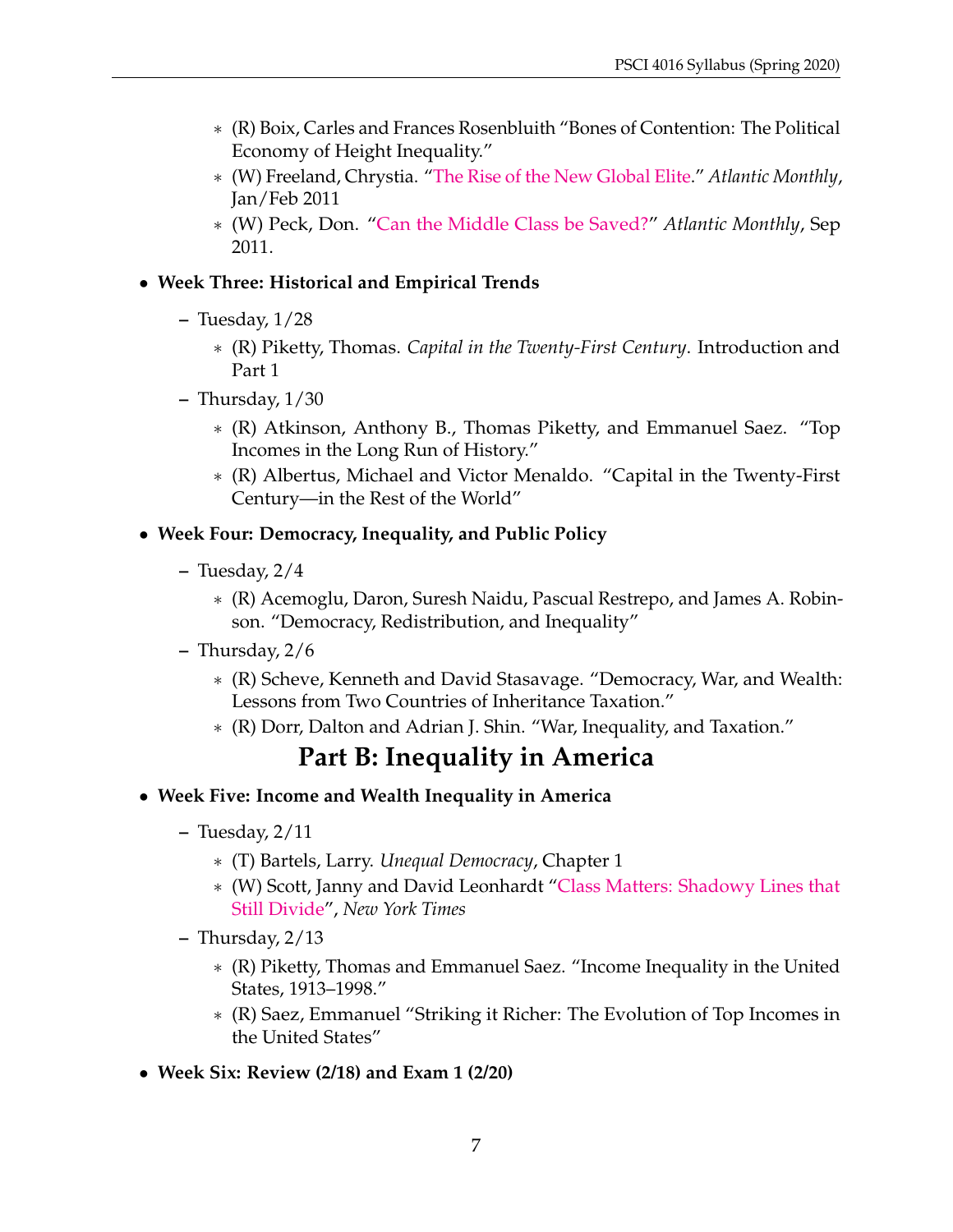#### • **Week Seven: Politics of Inequality in America**

- **–** Tuesday, 2/25
	- ∗ (T) Bartels, Larry. *Unequal Democracy*. Chapters 2, 3, and 8
- **–** Thursday, 2/27
	- ∗ (T) Bartels, Larry. *Unequal Democracy*. Chapters 9 and 10
	- ∗ (R) Gilens, Martin and Benjamin I. Page. "Testing Theories of American Politics: Elites, Interest Groups, and Average Citizens."
	- ∗ (R) Winters, Jeffrey A. and Benjamin I. Page "Oligarchy in the United States?"
	- ∗ (R) Connell, Brendan J., Dalton C. Dorr, and Adrian J. Shin. "Inequality and the Partisan Political Economy."

#### • **Week Eight: What do Americans think about Inequality?**

- **–** Tuesday, 3/3
	- ∗ (T) Bartels, Larry. *Unequal Democracy*. Chapters 4 and 5
- **–** Thursday, 3/5
	- ∗ (T) Bartels, Larry. *Unequal Democracy*. Chapters 6 and 7

#### • **Week Nine: Race, Gender and American Inequality**

- **–** Tuesday, 3/10
	- ∗ (T) Alesina, Alberto and Edward L. Glaeser, Pages 133–166
- **–** Thursday, 3/12
	- ∗ (R) Gilens, Martin. "How the Poor Became Black"
	- ∗ (R) Blau, Francine and Lawrence Kahn "The Gender Pay Gap"

# **Part C: Inequality in Europe**

#### • **Week Ten: Why is Europe different from America? What are the Differences in Europe?**

- **–** Tuesday, 3/17
	- ∗ (T) Alesina, Alberto and Edward L. Glaeser, Chapters 1, 2, and 3
- **–** Thursday, 3/19
	- ∗ (T) Milanovic, Branko. Vignette 3.3
	- ∗ (R) Gosta Esping-Andersen, *Three Worlds of Welfare Capitalism*, Chapters 1 and 2
	- ∗ (R) Reid, T. R. *United States of Europe* Chapter 6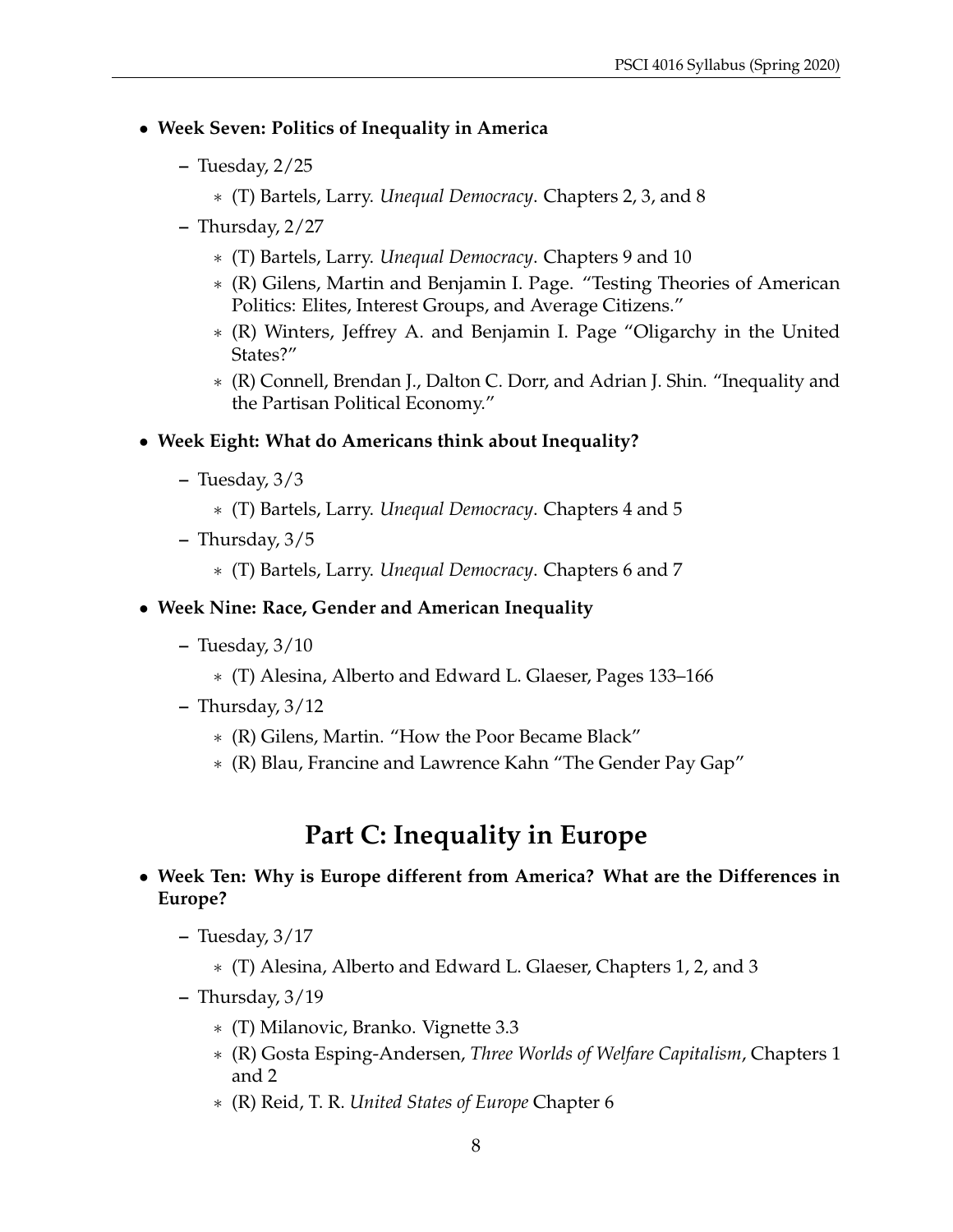- **Week Eleven: Spring Break**
- **Week Twelve: Politics of Inequality in Europe**
	- **–** Tuesday, 3/31
		- ∗ (T) Alesina, Alberto and Edward L. Glaeser, Chapters 4 and 5
	- **–** Thursday, 4/2
		- ∗ (R) Rueda, David. "Insider-Outsider Politics in Industrialized Economies."
- **Week Thirteen: Review (4/7) and Exam 2 (4/9)**
- **Week Fourteen: What do Europeans Think of Inequality?**
	- **–** Tuesday, 4/14
		- ∗ (T) Alesina, Alberto and Edward L. Glaeser, Chapter 7
	- **–** Thursday, 4/16
		- ∗ (R) Kaltenthaler, Karl, Stephen Ceccoli, and Ronald Gelleny. "Attitudes toward Eliminating Income Inequality in Europe."
		- ∗ (R) Cavaille, Charlotte and Kris-Stella Trump. "The Two Facets of Social ´ Policy Preferences."

#### • **Week Fifteen: Race, Inequality, and Migration in Comparative Perspective**

- **–** Tuesday, 4/21
	- ∗ (T) Alesina, Alberto and Edward L. Glaeser, Pages 166–181
	- ∗ (R) Lieberman, Robert. "Race and the Limits of Solidarity."
	- ∗ (R) Luttmer, Erzo F. P. "Group Loyalty and the Taste for Redistribution."
	- ∗ (R) Burgoon, Brian, Ferry Koster, and Marcel van Egmond. "Support for Redistribution and the Paradox of Immigration."
- **–** Thursday, 4/23
	- ∗ (W) Portes, Jonathan. ["The Economic Impacts of Immigration to the UK."](https://voxeu.org/article/economic-impacts-immigration-uk)
	- ∗ (R) Timmer, Ashley and Jeffrey G. Williams. "Immigration Policy Prior to the 1930s: Labor Markets, Policy Interactions, and Globalization Backlash."
	- ∗ (R) Peters, Margaret E. and Adrian J. Shin. "Inequality and Immigration Policy."

# **Part D: Global Inequality and Justice**

- **Week Sixteen: Which inequality should we care most about?**
	- **–** Tuesday, 4/28
		- ∗ (R) Pritchett, Lant. "Divergence Big Time"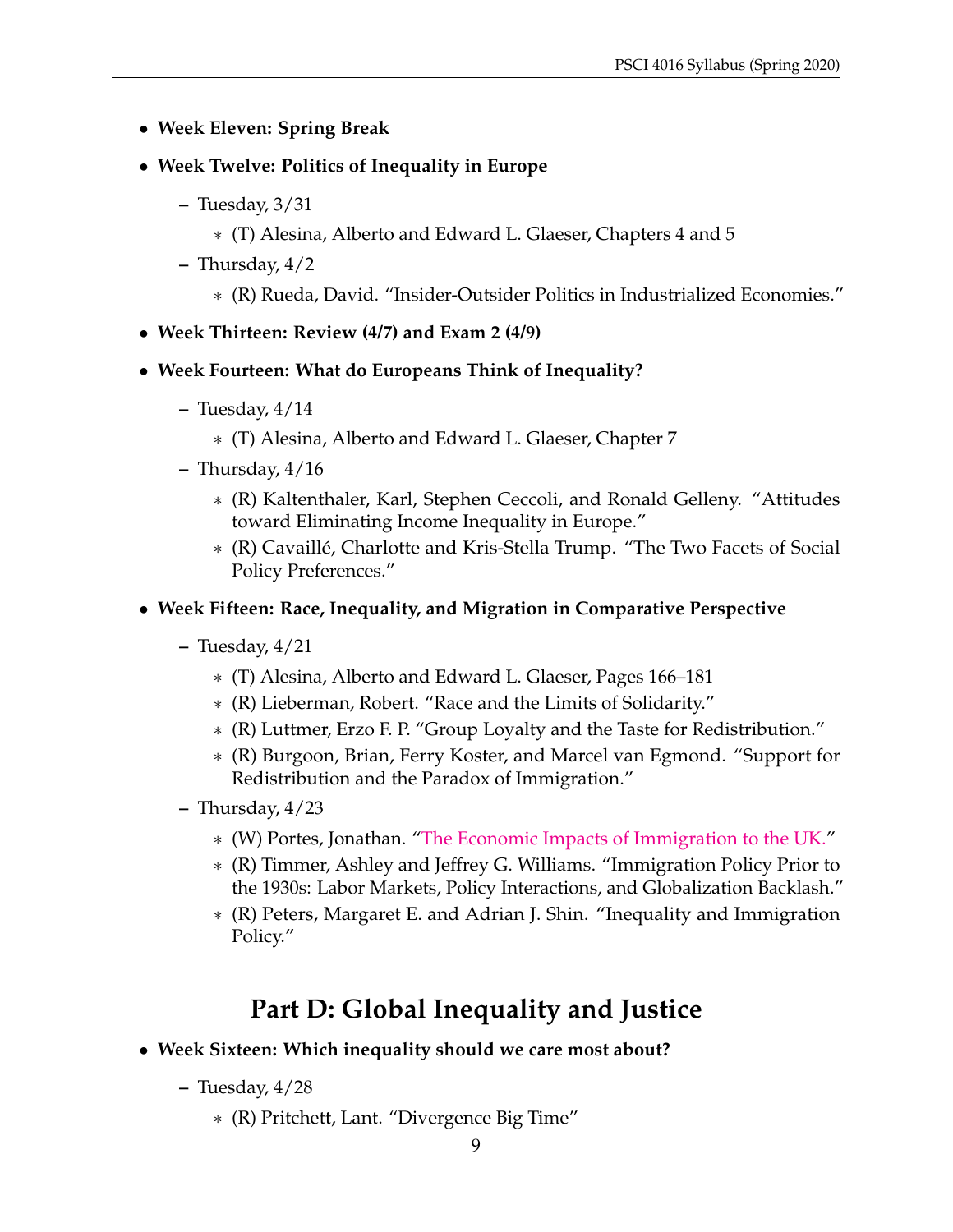- ∗ (W) Posner, Eric A. and Glen Weyl. ["A Radical Solution to Global Income](https://newrepublic.com/article/120179/how-reduce-global-income-inequality-open-immigration-policies) [Inequality: Make the U.S. More Like Qatar.](https://newrepublic.com/article/120179/how-reduce-global-income-inequality-open-immigration-policies)"
- ∗ (W) Iqbal, Farrukh. ["Migration as a Way to Reduce Global Inequality.](https://www.brookings.edu/blog/future-development/2015/01/28/migration-as-a-way-to-reduce-global-inequality/)"
- **–** Thursday, 4/30
	- ∗ (T) Milanovic, Branko. Vignette 1.9, Chapters 2 (pp. 95–108) and 3 (pp. 149–164).

# **University Policies**

#### **Disability Statement**

If you qualify for accommodations because of a disability, please give me (during office hours or via an appointment) a letter from Disability Services in a timely manner (for exam accommodations provide your at least one week prior to the exam) so that your needs can be addressed. Disability Services determines accommodations based on documented disabilities. Contact Disability Services at 303-492-8671 or by email at [dsinfo@colorado.edu.](mailto:dsinfo@colorado.edu) If you have a temporary medical condition or injury, see [Temporary Medical Conditions](https://www.colorado.edu/disabilityservices/students/temporary-medical-conditions) under the Quick Links at at the [Disability Services website](https://www.colorado.edu/disabilityservices/students) and discuss your needs with me.

#### **Honor Code**

All students enrolled in a University of Colorado Boulder course are responsible for knowing and adhering to the [academic integrity policy](https://www.colorado.edu/policies/academic-integrity-policy) of the institution. Violations of the policy may include: plagiarism, cheating, fabrication, lying, bribery, threat, unauthorized access, clicker fraud, resubmission, and aiding academic dishonesty. All incidents of academic misconduct will be reported to the Honor Code Council [\(honor@colorado.edu\)](mailto:honor@colorado.edu); 303-735-2273). Students who are found responsible for violating the academic integrity policy will be subject to nonacademic sanctions from the Honor Code Council as well as academic sanctions from the faculty member. Additional information regarding the Honor Code academic integrity policy can be found at the [Honor Code Office website.](https://www.colorado.edu/sccr/honor-code) **In this class, your sanction for any violation of the honor code will be failing the course.**

#### **Religious Observance**

Campus policy regarding religious observances requires that faculty make every effort to deal reasonably and fairly with all students who, because of religious obligations, have conflicts with scheduled exams, assignments or required attendance. If you have a potential class conflict because of religious observance, you must inform me two weeks prior to the event. See the [campus policy regarding religious observances](https://www.colorado.edu/policies/observance-religious-holidays-and-absences-classes-andor-exams) for full details.